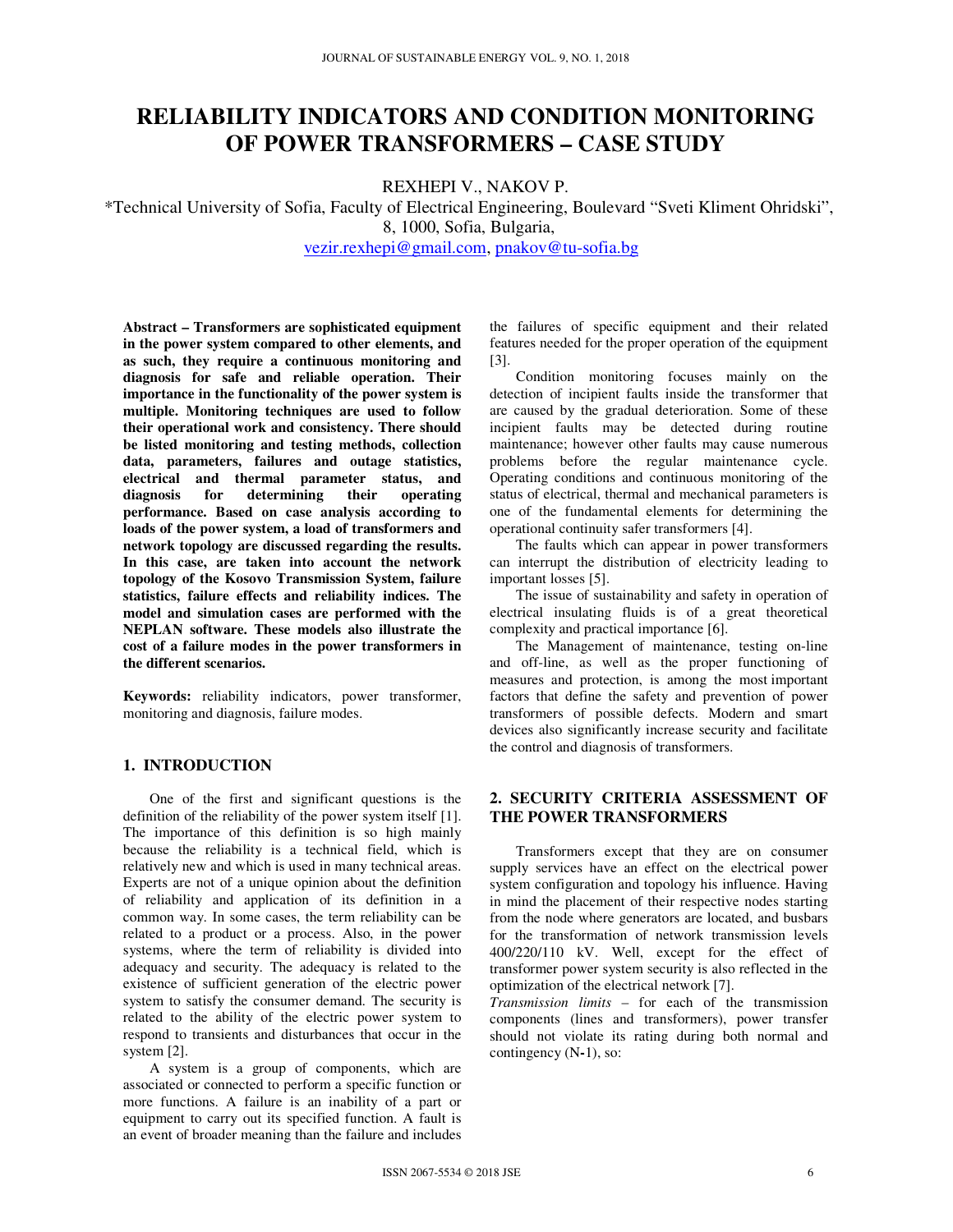$$
b_k(\theta_i - \theta_j) \le P^{No}k \quad \forall k \in (L_c + L_t + L_e)
$$
  
\n
$$
b^m k(\theta^m i - \theta^m j) \le P^{Co}k
$$
  
\n
$$
\forall k \in (L_c + L_t + L_e) \cap m
$$
 (1)

Where  $P^{N_o}$ ,  $P^{Co}$  *k* are the element *k* ratings during normal and contingency conditions, respectively:  $\theta_i$ ,  $\theta_j$ are the voltage phase angles of the line *k* during normal conditions:  $\theta^m_i$ ,  $\theta^m_j$  are the voltage phase angles of the line  $k$ , following contingency  $m$ ;  $C$  is the set of contingencies, and  $L_c$ ,  $L_t$ ,  $L_e$  are as defined earlier [8]. *Contingencies and N-1 criteria –* the total number of *N* −1 security constraints is very large and equals  $n(n-1)$  for the system with *n* transmission and transformer branches. In the practical sense, power transmission systems are usually designed well within the capacity of the system load and generation. Only a small proportion of lines and transformers may be overloaded, even if a single branch outage occurs. To detect all the possible over constrained cases, which must be considered, a fast contingency analysis for a single line and transformer outage must be performed [9].

 The most accurate method is to rebuild the bus admittance matrix and resolve the load flow equations for each line outage state. The additional power  $\Delta P_i + j\Delta Q_i$  and  $\Delta P_j + j\Delta Q_j$  are injected at buses *i* and  $j$ , respectively, in the pre-outage state. If the additional power injections can produce power flow increments so that power flows on the rest of the system are the same as those in the post**-**outage state. In the postoutage state, we have:

$$
P_i + jQ_i = P'_{ia} + jQ'_{ia}
$$
  
\n
$$
P_j + jQ_j = P'_{j}\beta + jQ'_{j}\beta
$$
 (2)

In the equivalent power injection case;

$$
(P_i + \Delta P_i) + j(Q_i + \Delta Q_i) =
$$
  
\n
$$
(P'_{ia} + P_{ij} + \Delta P_{ij}) + j(Q'_{ia} + Q_{ij} + \Delta Q_{ij})
$$
  
\n
$$
(P_j + \Delta P_j) + j(Q_j + \Delta Q_j) =
$$
  
\n
$$
(P'_{j\beta} + P_{ji} + \Delta P_{ji} + j(Q'_{j\beta} + Q_{ji} + \Delta Q_{ji})
$$
  
\n(3)

Where  $P_{ij} + jQ_{ij}$  the  $P_{ji} + jQ_{ji}$  are the power flows on-line  $i - j$  in the pre-outage state and  $\Delta P_{ij} + j \Delta Q_{ij}$ ,  $\Delta P_{ji} + j\Delta Q_{ji}$  are power increments on-line  $i - j$  due to additional power injections to the pre**-**outage state. So, we have equations [10]:

$$
\Delta P_i + j\Delta Q_i = (P_{ij} + \Delta P_{ij}) + j(Q_{ij} + j\Delta Q_{ij})
$$
  
\n
$$
\Delta P_j + j\Delta Q_j = (P_{ji} + \Delta P_{ji}) + j(Q_{ji} + \Delta Q_{ji})
$$
\n(4)

*Voltage stability and under voltage – v*oltage stability is stability as being the ability of a system to maintain voltage such that when load admittance is increased, load power will increase so that both power and voltage are controllable. Voltage stability problems are manifested by several distinguishing features: low system voltage profiles, heavy reactive line flows, inadequate reactive support, and heavily loaded power systems. The voltage collapse typically occurs abruptly, after a symptomatic period that may last in the time frames of a few seconds to several minutes, sometimes hours [11].

*Load shedding* – load shedding is a process that applied in the case of system violations after a contingency, overloading or before collapse system. As known, this is a process more complex mechanism that results in load curtailment.

Based on policy and principle as illustrated in the ENTSO-e, transmission operators are obligated to make load shedding during severe outage events. It should be applied to load points in some of the substations. During severe outage or risk of the power system, one method is to adopt optimal power flow techniques to minimize the load shedding after severe outages. In this context, transformers should be part of the action by tap changer or optimization techniques [12].

*Failure Effect Analysis* – this technique is a powerful reliability assessment and use of electrical and mechanical equipment. It is powerful design tool to analyze engineering systems and analyse each failure modes on the network. By the analysis of individual failure modes, the effect of each failure can be determined by the operational functionality of the relevant system hierarchy level. So, failure analysis can be performed in seven steps based on the key concepts of systems hierarchy, operations, functions, failure mode, effects, potential failure and prevention.



**Kosovo** 

In Fig. 1 is shown the probability of outages of the power transformers during the year of 2016 in KOSTT based on statistical data. In this picture are expressed the two components of probability such as availability, unavailability and impact on interruption of the load at buses 35/10/6 kV voltage levels.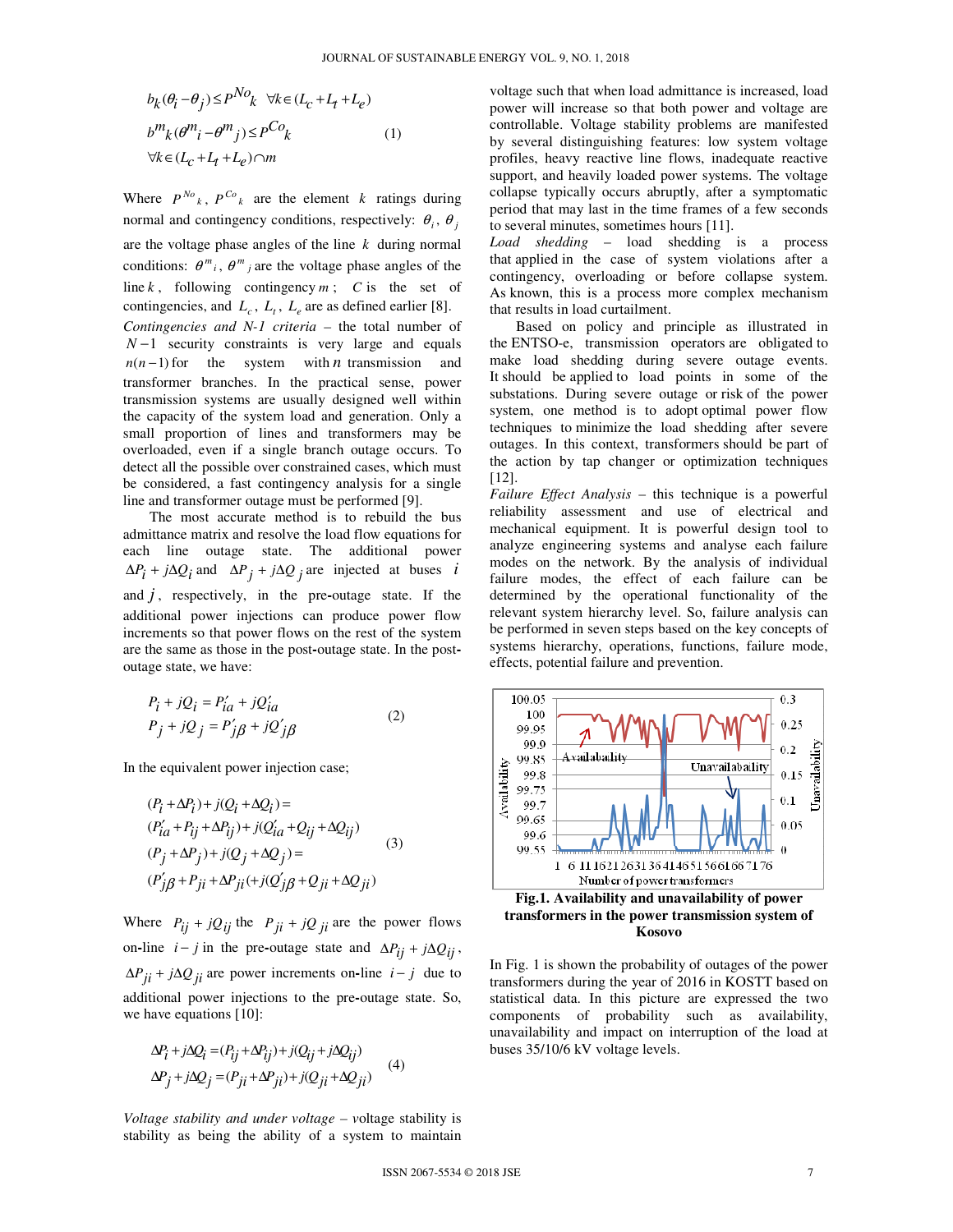

**Fig.2. Violated and contingency elements (transformers) in the power system of Kosovo**

In Fig.2 is presented the violated elements, zone, and contingency analysis of the power transformers in power system of Kosovo – KOSTT, simulated by NEPLAN software.

## **3. CONDITION ASSESSMENT MODEL FOR POWER TRANSFORMERS ANALYSIS**

For detailed analysis concerning the functionality of the power system, it is essential to discuss and present concrete models that facilitate and clarify the work of key components. A variant of Failure Mode, effects and critically analysis which include a critical evaluation based on critically numbers taking into account the failure effect probability, the failure mode ratio, the components failure rate and the operating time for each item failure mode [13].

Reliability centered maintenance of a power transformers is a relatively new trend in research with important economic implications [14].

Model includes components such as transformers, generators, lines, loads, the topology of the network, focusing on transformer status. Also, taken into consideration outage cases, contingencies and unscheduled maintenance.

The case study presents the modeling of the power system from 110 kV to 400 kV voltage level, with power system components, such as; generators, lines, transformers, busbars, loads, circuit breakers, which are summarized in table 1.

**Table1. Implemented components on model of transmission system operator of Kosovo** 

| u anshiission sysicm operator or Kosovo |     |     |     |    |                |  |
|-----------------------------------------|-----|-----|-----|----|----------------|--|
| Nominal voltage kV                      | 400 | 220 | 110 | 35 | 10             |  |
| Number of generator units               |     |     | ٩   |    |                |  |
| Number of transmission<br>lines         | 8   | 10  | 55  |    |                |  |
| Number power<br>transformers            | 9   | 13  | 57  |    |                |  |
| Number of buses                         |     |     | 32  | 17 | 21             |  |
| Number of load points                   |     |     |     | 16 | 2 <sub>1</sub> |  |

Estimation of transformer status due to failures, planned and unplanned outages, ageing, voltage levels and maintenance are illustrated in Fig. 3. The flow chart that is in the discussion for analysis describes the factors involved and should be considered into account in assessing and setting the operating conditions. The combination of methods and techniques to identify and finding the incipient and hidden failures that impact to the work transformers during their operation is the main objective. Based on this, it has been shown the ranking of factors and primary elements for monitoring and diagnosis. However, the techniques of monitoring and evaluation of operating conditions of the parameters for the development of procedures that diagnose the performance of transformers and assist in their management in working conditions should be considered.

Therefore, the evaluation of transformer parameters and their prioritization, comparison and assessment of the probability of risk and possible disruption constitutes a necessary approach to achieving the objectives for an adequate modeling of transformer parameters [15].



**Fig.3. Factors for security and reliability assessment and transformer operation** 

Fig.3 summarizes the main factors for handling power transformer condition such as failure numbers, outages, failure classification, interruptions and types, unplanned outages during operation. In other words, the diagram provides a more detailed overview of problem**-**solving, classification, and helps in searching methods for analysis and maintenance as well as a more efficient approach to discussing transformer functionality issues.

 These factors are used as a model related to discuss and analyze the situation in Kosovo's transmission system. A good classified model helps to achieve results as well as increase the reliability and safety of transformers by enabling measures to prevent possible defects and consequences they may have on the security of the power system as a whole. Previously, knowledge of the problems and the classification of the occurrences encountered by the transformers is an aid for taking remedial measures as well.

#### **3.1Reliabiity modeling of the power transformer parameters**

Models that evaluate the operational status of the transformers include some parameters that are primary in assessing their work. Among others, the performance of transformers' work is entered in several time periods. The model in Fig.4 shows the estimation of the level of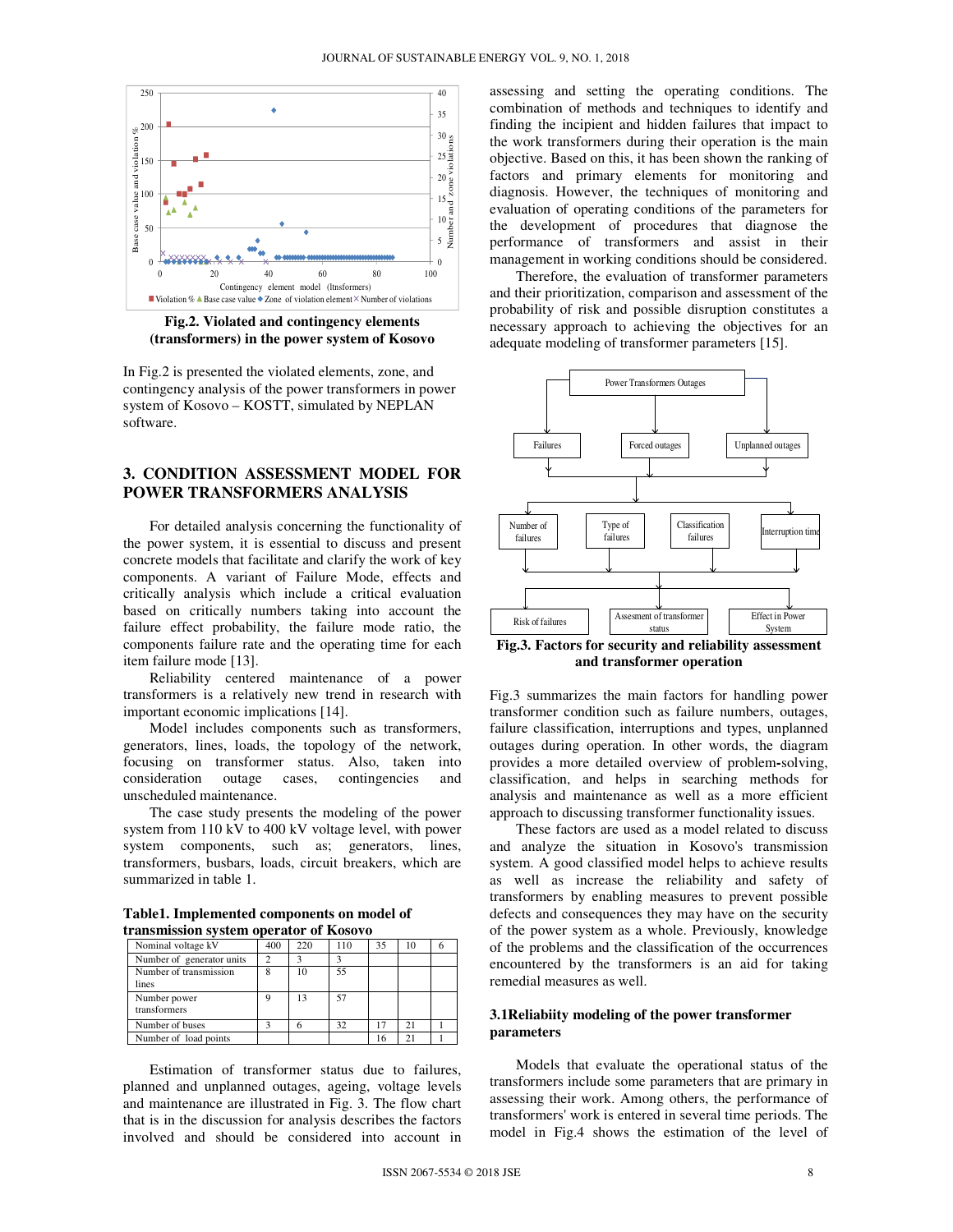reliability and status of transformer parameters. Regarding functionality and reliability, cases are dealt with according to the maximum and minimum loads scenario regimes of operation of the power system. Thus, the evaluation of transformer parameters and their prioritization, comparison and assessment of the probability of risk and possible disruption constitutes a necessary approach to achieving the objectives for an adequate modeling of transformer parameters.



**Fig.4. Flowchart design of assessment the power transformer parameters and failures** 

Fig. 4 includes the structuring of detailed data that describes the status of transformers in achieving results related to operational performance and analysis of their functioning. All parameters are included in the template foreseen by configuration and different load and topology scenarios. Such models are simulated and modeled through the NEPLAN software package.

The technical diagnosis of the energy-technology processes has been developed in recent years, the consequence being the appearance of some diagnosis method accepted in practice, the starting point of there is the approach the model [16]

In the model are populated data regarding the types of outages, failures, maintenance, the time to repair, and finally the cost calculations. Such parameters are processed and compared to IEC and IEEE standards, as well as other statistical methods. Whereas based on the diagnosis of each transformer, the results compared to different periods, loads, trends, alarms and events are explained.

### **4. FAILURE ANALYSIS OF THE POWER TRANSFORMERS**

The reliability of transformers is a prime concern for power systems. The analysis will predict the transformer reliability and costs based on relevant degradation mechanism. There are several ways in which transformer can fail. This failure can usually be attributed to the failure of a component, such as; a tap changer bushings, windings, core, tank and dielectric fluid [17].

Moreover, the analysis of failure method is most important to evaluate potential failure and their effects on power transformers. The purpose of the failure assessment is to give ideas and ways to reduce and reveal hidden failures. It takes into consideration some basic steps:

- Identify failure modes associated with systems failures,
- Identify potential effects of failure modes,
- Determine severe risk and their impact,
- Identify available detection methods,
- Identify recommended actions for reducing the severity of each failure [18].

The analyzing includes causes and types of failures of the power transformers in the Kosovo Power System, for a period of nine years from 110 kV, 220 kV to 400 kV voltage levels with 20 MVA **-** 400 MVA power rating. Failures are calculated according to the following expression:

$$
\lambda = 100\% \frac{n_1 + n_2 + \dots + n_i}{N_1 \circ T_1 + N_2 \circ T_2 + \dots + N_i \circ T_i}
$$
 (5)

 $\lambda$ - the failure rate expressed in failures per unit of time [failure/time],  $n_i$ -the number of failures by i-th population (failure/year),  $T_i$ -is the reference period of ith population (in year), and  $N_i$ -the number of the transformers of i-th population [19].

Historical data, collection and processing constitute an essential condition for each power system to increase efficiency in preventing defects in power transformers. It is known that the ENTSO**-**e normative and obligations require this. Therefore, among other things, this is a future objective for data focusing and processing for different analysis and diagnosis.



**Fig.5. Power transformers outages in the Transmission Power System of Kosovo** 

Based on Fig. 5 summarized from the years 2007**-** 2016 at the 110 kV to 400 kV voltage levels, the number of outages and failures is particularly highlighted in distributive transformers. Whereas, related to the consequences and causes is summarized the data from 2013 to 2016, the highest outages are at the level of distribution transformers, respectively 110 kV voltage level. According to the statistics, the short circuit's fault (external short circuit) is the main issue due to distribution power system. Then another phenomenon is the oil degradation that is reflected by the activation of the relay protections (Buchholtz relay), due to the internal short circuit, bushing, VT / CT, bus bar, tap changer and wrong operation (Table3).

Regarding the failures occurred in the power transformers, statistics are also given according to their age. Such data are shown in Table 2.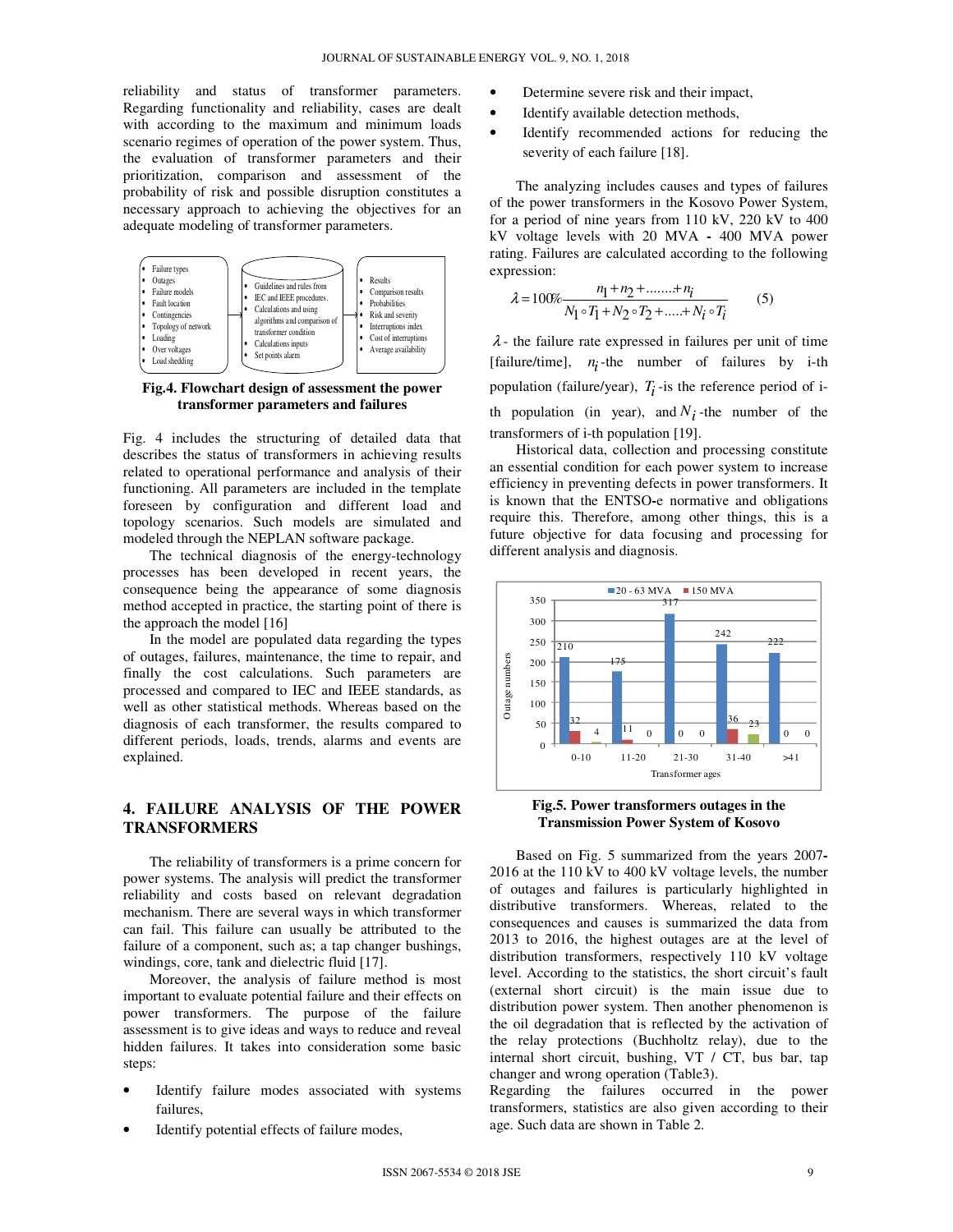As shown in Table 2, outage/failure, are more pronounced to power transformers over 41 years old, by 17.45%, from 31 to 40 MVA power capacity is 19.02%. While in transformers from  $0 - 10$  MVA power capacity is 16.5%, as well as the failures in transformers aged from the year 21 to 30, is 24.92%.

**Table 2. Failure occurred in the power transformer in Transmission Operator System of Kosovo** 

| Forced outages of power transformers 2007 - 2016 |                       |                           |                |                    |  |  |  |
|--------------------------------------------------|-----------------------|---------------------------|----------------|--------------------|--|--|--|
| $Age - years$                                    | Power<br>installation | Number of<br>transformers | Outages        | Percent of outages |  |  |  |
|                                                  | $20 - 63$ MVA         | 26                        | 210            | 16.5               |  |  |  |
|                                                  | 150 MVA               | 3                         | 32             | 2.51               |  |  |  |
| $0 - 10$                                         | 300 MVA               | $\overline{c}$            | $\Omega$       | $\Omega$           |  |  |  |
|                                                  | 400 MVA               | 1                         | $\overline{4}$ | 0.314              |  |  |  |
|                                                  | $20 - 63$ MVA         | 6                         | 175            | 13.75              |  |  |  |
| $11 - 20$                                        | 150 MVA               | $\overline{c}$            | 11             | 0.86               |  |  |  |
|                                                  | 300 MVA               | $\Omega$                  | $\Omega$       | $\Omega$           |  |  |  |
|                                                  | 400 MVA               | $\Omega$                  | $\Omega$       | $\Omega$           |  |  |  |
|                                                  | $20 - 63$ MVA         | 15                        | 317            | 24.92              |  |  |  |
|                                                  | 150 MVA               | $\mathbf{0}$              | $\Omega$       | $\Omega$           |  |  |  |
| $21 - 30$                                        | 300 MVA               | $\Omega$                  | $\Omega$       | $\Omega$           |  |  |  |
|                                                  | 400 MVA               | $\Omega$                  | $\Omega$       | $\Omega$           |  |  |  |
|                                                  | $20 - 63$ MVA         | 8                         | 242            | 19.02              |  |  |  |
| $31 - 40$                                        | 150 MVA               | $\overline{4}$            | 36             | 2.83               |  |  |  |
|                                                  | 300 MVA               | $\Omega$                  | $\Omega$       | $\Omega$           |  |  |  |
|                                                  | 400 MVA               | $\overline{c}$            | 23             | 1.8                |  |  |  |
|                                                  | $20 - 63$ MVA         | $\overline{7}$            | 222            | 17.45              |  |  |  |
|                                                  | 150 MVA               | $\mathbf{0}$              | $\Omega$       | $\Omega$           |  |  |  |
| >41                                              | 300 MVA               | $\Omega$                  | $\Omega$       | $\Omega$           |  |  |  |
|                                                  | 400 MVA               | $\mathbf{0}$              | $\Omega$       | $\Omega$           |  |  |  |
| Total                                            |                       | 76                        | 1272           |                    |  |  |  |

The classification of defects and consequences is a key factor in finding and diagnosing problems of the power transformers in continuity. According to IEEE standards and procedures, the causes are defined by the codes (Table 3), as well as the reasons related to them.

Moreover, maintenance according to the condition evaluation has a considerable weight in the proper management of electrical, thermal and mechanical aspects (Fig.6).



**Fig.6. Number of interventions and maintenance of power transformers per year** 

The number of interventions is considerable; from this, it can be observed that there is a lack of proper management of transformers according to the conditions and status of the operation to their parameters. It indicates that the respective standards are not appropriate towards the monitoring and diagnosis aspects, problems and causes of the failures. Based on the statistical analysis, are analyzed transformers from 20 to 400 MVA (table 3). Based on table 3 it can be noted that the number of outages is 541. From this number, it should be concluded that the external short circuit from distribution operator with 329 outages, are very high, with the consequences of interruptions also should be mentioned the outages in the VT/CT/BB, with a significant effect on the interruption of the power transformers' work, three of them having a high effect on damage and significant economic costs.

In addition to the occurrences that have a negative impact, a significant number of them have not been identified, with a total number of 68 cases. This indicates a deficiency that promotes research into finding the most appropriate monitoring and diagnostic methods.

| power transformers (2013-2016) |                               |                       |  |                    |  |                    |  |  |  |
|--------------------------------|-------------------------------|-----------------------|--|--------------------|--|--------------------|--|--|--|
| Outage<br>number               | Outage<br>sources             | Outage<br>probability |  | Conditio Condition |  | Conditio Condition |  |  |  |
| 37/541                         | Over<br>current<br>protection | 0.06                  |  |                    |  |                    |  |  |  |

**Table 3. Forced outage sources and probability of** 

|         |                                  | $\mu$ obubling |   |   |   |             |
|---------|----------------------------------|----------------|---|---|---|-------------|
| 37/541  | Over<br>current<br>protection    | 0.06           |   | X |   |             |
| 22/541  | Differential<br>protection       | 0.04           |   |   | X |             |
| 7/541   | Buchholz<br>protection           | 0.01           | X |   |   |             |
| 13/541  | Ground<br>S.C.F                  | 0.02           |   |   | X |             |
| 1/541   | Unbalance<br>phase<br>protection | 0.001          |   |   | X |             |
| 4/541   | Temperature                      | 0.007          |   | X |   |             |
| 13/541  | Oil leakage                      | 0.02           | X |   |   |             |
| 3/541   | Tap<br>changer                   | 0.005          | X |   |   |             |
| 2/541   | <b>Bushing</b>                   | 0.003          |   |   |   | $\mathbf x$ |
| 5/541   | Reactance                        | 0.009          |   |   |   | X           |
| 1/541   | Pump/<br>Coolers                 | 0.001          | X |   |   |             |
| 8/541   | Lightning/<br>Weather            | 0.01           |   |   | X |             |
| 329/541 | External<br>S.C.                 | 0.6            |   | X |   |             |
| 11/541  | Breaker/<br>Disconector          | 0.02           | X |   |   |             |
| 11/541  | VT/CT/<br>Bus bar                | 0.02           |   |   |   | X           |
| 6/541   | Wrong<br>operation               | 0.01           |   | X |   |             |
| 68/541  | Unidentified                     | 0.12           |   |   | x |             |
|         |                                  |                |   |   |   |             |

The analysis of Kosovo Operator System is essential to diagnose the power transformers. Hence, this study uses the data for monitoring of the power transformers status in many cases in normal operation, N**-**1 criterion and emergency operation according to the loading conditions. In this case is described reliability analysis based on network model such as; System Average Interruption Duration Index(SAIDI), System Average Interruption Frequency Index (SAIFI), Customer Average Interruption Duration Index (CAIDI), System Load Interruption Frequency (F), System Load Interruption Mean Duration (T), System Load Interruption Probability (Q), Total Interrupted Load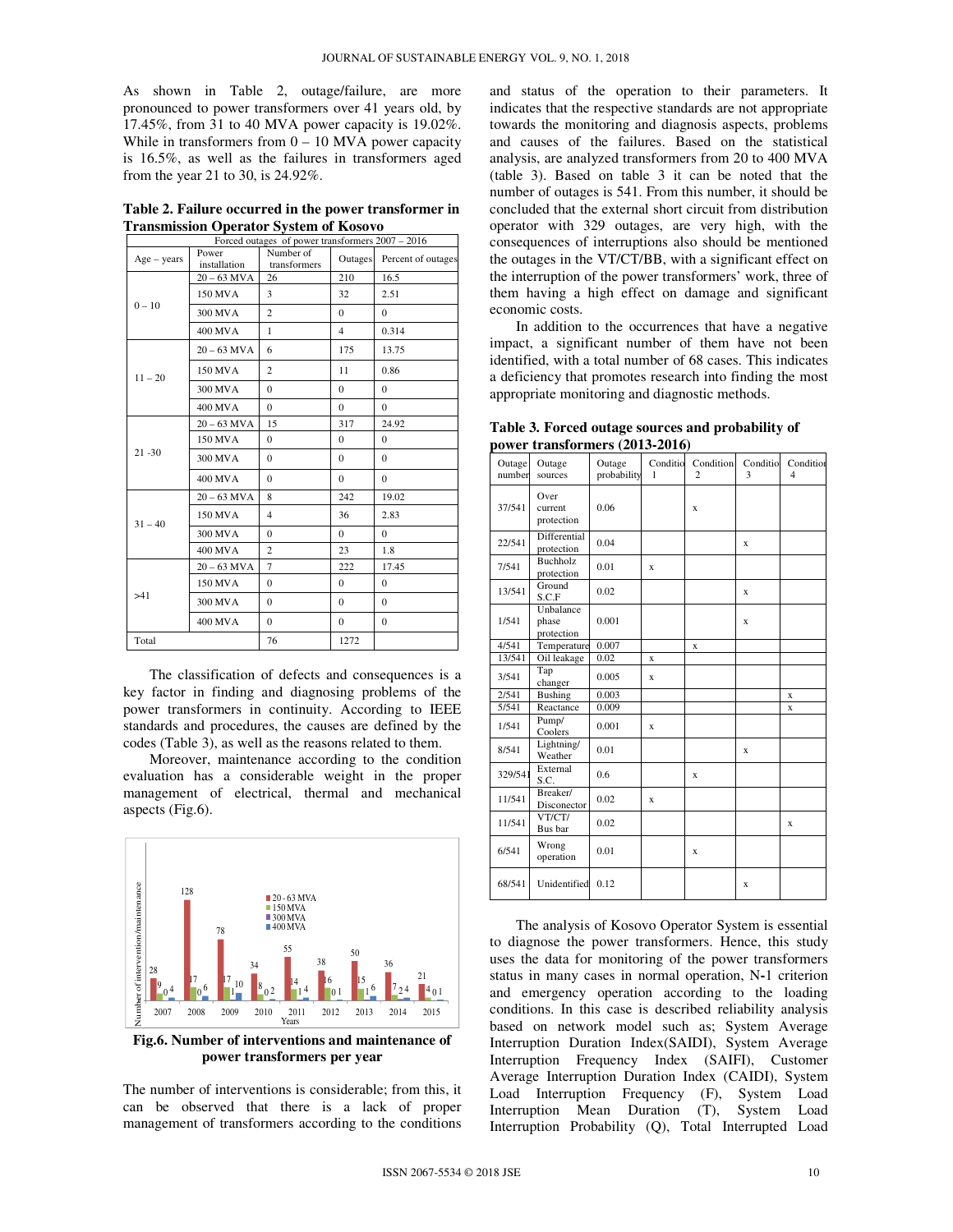Power (P), Total Load Energy Not Supplied (W), Total Load Interruption Coasts (C) are calculated using NEPLAN [20]. There are three main categories of reliability indices that are estimated for every model and usage of indicators such as; 1. Average Failure **(**F), 2. Average Outage Time (T), 3. Average Annual Outage Time **(**Q). Other categories are system indices, calculated for groups of loads, areas, zones and whole distribution system: SAIFI, SAIDI, and CAIDI.

The third category is power and energy**-**oriented indices, calculated for both single loads and groups of loads; 1. Energy Not Supplied **(**ENS), 2. Peak Power Not Supplied (P) [21].

#### **5. FAILURE INDEX ASSESSMENT OF POWER TRANSFORMERS**

Monitoring the transformers' work and their status by assessing events and modeling different load conditions and regimes is an essential component. The case study describes the aspects of security and reliability. It is also discussed the cost concerning the load. Transformer status monitoring includes cases according to;

1. Peak load,

2. Number of power transformers,

3. Transformer status (outages, failures, planned outages, maintenance and network topology).

 For the status analysis of the power transformer operation related to failures and reliability evaluation, NEPLAN software packages is utilized. The model includes cases for the peak loads during the winter and summer.

The study includes the cases; with load up to 1090 MW and 650 MW. In the model are included substations (37), interconnection lines (4), 400 kV lines (4), 220 kV lines (10), power transformers (76), power generation units in TPP Kosovo B (2),  $(B1 = 265MW, B2 = 265$ MW), TC Kosovo A (4), (A1 = 80 MW, A3 = 140 MW,  $A4 = 140$  MW,  $A5 = 140$  MW), units in TC Ujmani (2),  $(U1 = 16 MW, U2 = 16 MW)$  and TC Lumbardhi  $(L = 35$ MW). The cases are discussed for analyzing of power transformers impact on the power, distribution and generation systems, as well as to consumers.

According to the results, as shown in Fig. 7, the failure index varies by year to year, is important to say that the index changes by load and interruption time. According to the Fig.7, the index of failures is more pronounced in peak loads. That means the short circuits form distribution systems due to loads at low voltage levels, as well as various overloads from distribution systems have an impact on it.



**Fig.7. Failure index of power transformers** 

According to the analysis, the number of failures is higher during the autumn of 2016. The Fig.8 and Fig.9 show the parameters and performance of indicators for the power transformers.



**Fig.8. Monitoring of power transformer reliability indicators for peak load 1090 MW based on outages with single mode failures** 



**Fig.9. Monitoring of power transformer reliability indicators for peak load 650 MW based on outages with single mode failures** 

It can be concluded that the evaluation of parameters such as; SAIFI, SAIDI and CAIDI is significant and necessary to know the performance of power transformers and their status operation.

 The most important factor is availability index (Fig.10) to identify the status operation of the power transformers. Regarding the analysis based on simulation are presented the state of parameters condition and their availability index over the years. Results are compared to statistical and simulation method. This factor should be taken into consideration to make analysis and to be efficiently related to parameter condition and so on.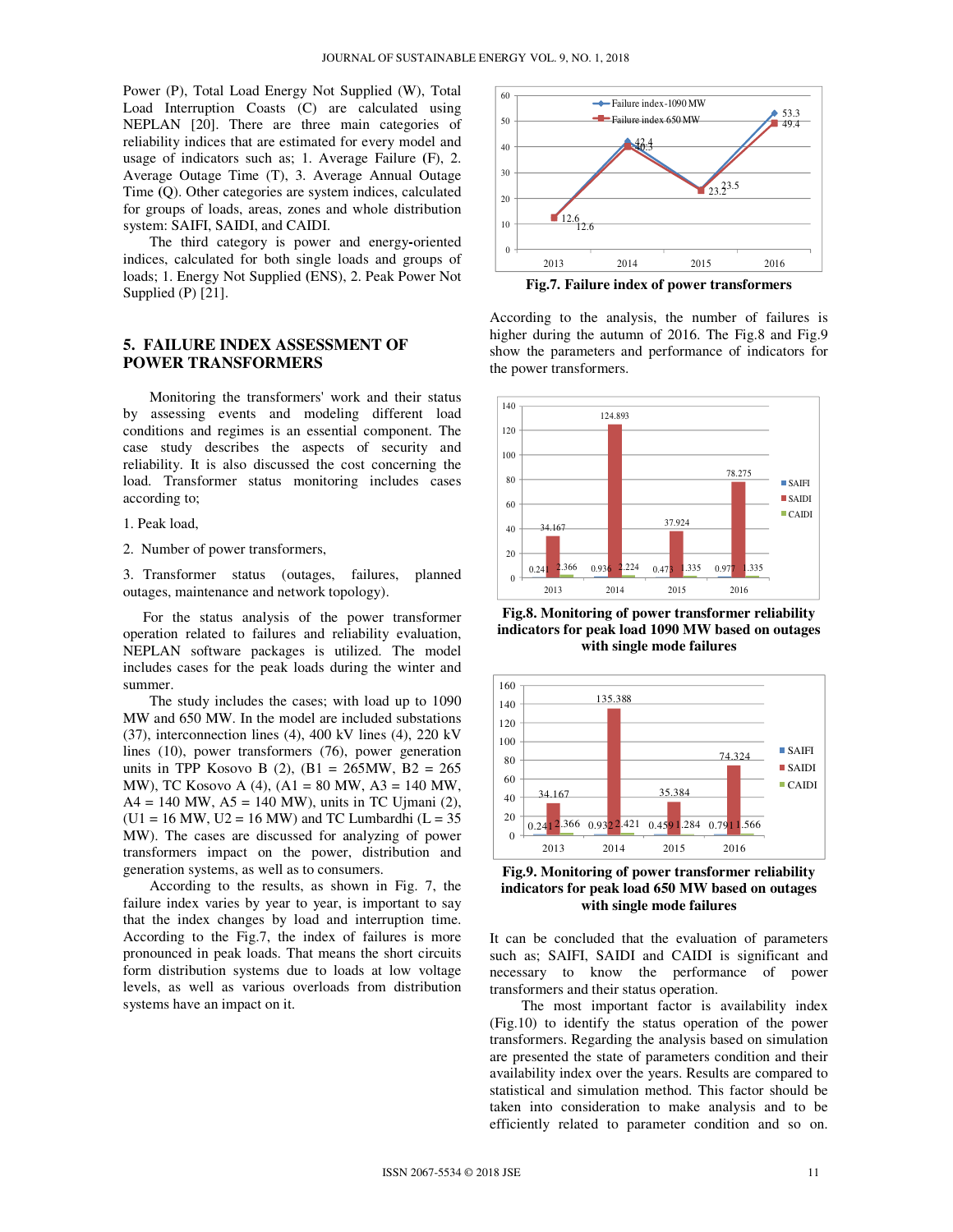However, Average Availability Index (ASAI), is usefully related to topology and security margin.

$$
ASAI = 100\% \frac{\sum N_i \times 8760 - \sum U_i N_i}{\sum N_i \times 8760} \tag{6}
$$

Also, ASAI can be represented in relation to SAIDI as below;

$$
ASAI = 1 - \frac{SAIDI}{8760} \tag{7}
$$

 $U_i$ <sup>-</sup> is the annual outage time (in hours) for substation-i and  $N_i$ -is the number of customers [21].

From statistics analysis, it can be concluded that the performance of indicators regarding values is more pronounced in 2014 compared to other years. This implies that the level of reliability should be evaluated according to the time of interruption, unplanned outages, topology and customer supply.



**Fig.10. Availability index for the power transformers in the power transmission of Kosovo (2013-2016)** 

Statistical and simulation methods are compiled, to describe the power transformer availability index during the year 2013-2016.

In Fig. 10 is presented ASAI as calculated by two methods (statistical and simulated) for the power transformers from the years 203 up to 2016 that should be concluded, both results are approximated, except of the year 2015. This means all statistical data and simulated method are approximately each other. Therefore, statistical data must be processed as precisely as possible, so that analysis will result as more accurate.

#### **5.1. Parameter indices assessment**

The evaluation of the indicative parameters regarding the status of transformers during their operation is essential regarding continuity of operation for different cases and loading regimes. These indications of the mode operation are determined for a specified period. The monitoring and assessment of such components like; P, Q, F, W, T and C are essential to achieving better reliability of the power transformers.

By implementing correct methods and operational strategies can be controlled and extended their lifespan operation. Also, the performance of the power transformer depends on the reliability indicators and their management by condition assessment of parameters.

In Fig.11 is depicted the performance of reliability indicators. Data recording and processing include methods to evaluate the power transformer parameters in the different conditions and occurrences.



**Fig.11. The performance indicators of power transformers** 

According to the simulations, Fig.11 shows the performance indicators, unloaded P in (MW / yr), the

time shown in the interruption of the load with the indices  $Q$  [min/yr], the time in hour  $T$  (h), the maximum W load (MWh /yr), and the cost of failures for each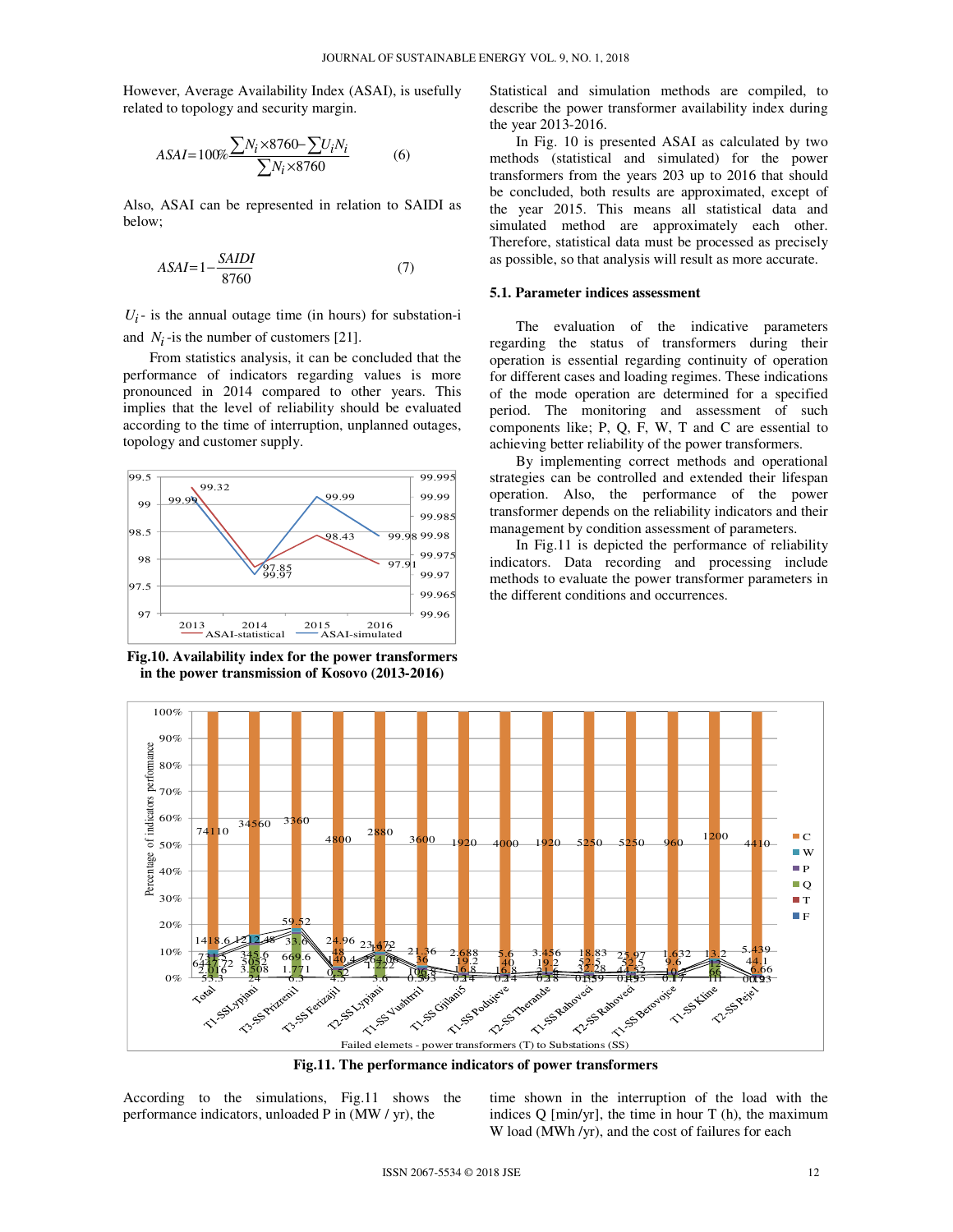transformer. It can be concluded that the cost of outages for one year is 74110  $\epsilon$ /yr. The higher cost is displayed in SS Lypjani, about 34560 €/yr. It can be assumed that due to non**-**fulfillment of the N**-**1 criterion, as well as load capacity is main factors that affect the risk of power system operation. Also, the number of failures is very high as a consequence mainly of the impact of the lines at the distribution network side. Thus, the estimation of the indicators for each transformer gives a more realistic picture of the power transformer operation, and the calculation of the cost of interruptions is also a good opportunity for economic evaluation.

# **6. FAILURE MODES AND EFFECTS ANALYSIS OF THE POWER TRANSFORMERS AND ECONOMIC COST**

The assessment of the status of transformers during their operation in the different failure mode plays a significant role in determining the security situation and supplying of several nodes of the power systems.



**Fig.12. Failure effect analyses of the power transformers in KOSTT during the year 2016, simulated by NEPLAN Table 4. Reliability indicators of power transformers** 

| Table 4. Reliability indicators of power transformers<br>by NEPLAN |  |                 |  |  |     |  |  |
|--------------------------------------------------------------------|--|-----------------|--|--|-----|--|--|
|                                                                    |  | Total number of |  |  | 403 |  |  |

| N            |                 | Total number of<br>customers served                   |                 | 403    | 403    |
|--------------|-----------------|-------------------------------------------------------|-----------------|--------|--------|
| <b>SAIFI</b> | $1/\mathrm{yr}$ | System average<br>interruption<br>frequency index     | $1/\mathrm{yr}$ | 0.977  | 0.797  |
| <b>SAIDI</b> | min/yr          | System average<br>interruption<br>duration index      | min/yr          | 77.69  | 43.02  |
| <b>CAIDI</b> | h               | Customer<br>average<br>interruption<br>duration index | h               | 1.326  | 0.9    |
| ASAI         | $\%$            | Average service<br>availability index                 | $\%$            | 99.98  | 99.992 |
| F            | $1/\mathrm{yr}$ | System load<br>interruption<br>frequency              | $1/\mathrm{yr}$ | 53.3   | 44     |
| T            | h               | System load<br>interruption<br>mean duration          | h               | 2.012  | 1.431  |
| Q            | min/yr          | System load<br>interruption<br>probability            | min/yr          | 6435.4 | 3777.0 |
| P            | MW/yr           | Total interrupted<br>load power                       | MW/yr           | 731.5  | 614.5  |
| W            | MWh/<br>yr      | Total load energy<br>not supplied                     | MWh/yr          | 1411.4 | 820.7  |
| C            | €/yr            | Total load<br>interruption costs                      | $\epsilon$ /yr  | 74110  | 6217   |

The assessing of the failures is useful and their impact on the respective nodes, as well as in the power quality. However, the impact has also an effect on energy balances.

 The effect of transformers failure is shown through two cases**-**modes (single and multiple failures). Also, are described the number of power transformer outages, the number of outage combinations, failures, failed elements, protection tripping, load shedding, overloads, influenced loads, as shown in the Fig.12.

The Table 4 includes reliability indicators and economic costs of electric power system due to transformer outages and their failures. In the first case are included all failures that occur in the power transformer, and in the other case are included single failures (bushing, Buchholz relays, leakage oil and VT/CT/BB (Voltage transformer (VT), Current Transformer (CT) and BusBar (BB).

Moreover, in Fig.13 are depicted results regarding the foremost indicators such as; SAIFI, SAIDI and CAIDI. The analyses are simulated by NEPLAN package, based on modeling of the power system, with focus on the power transformers status.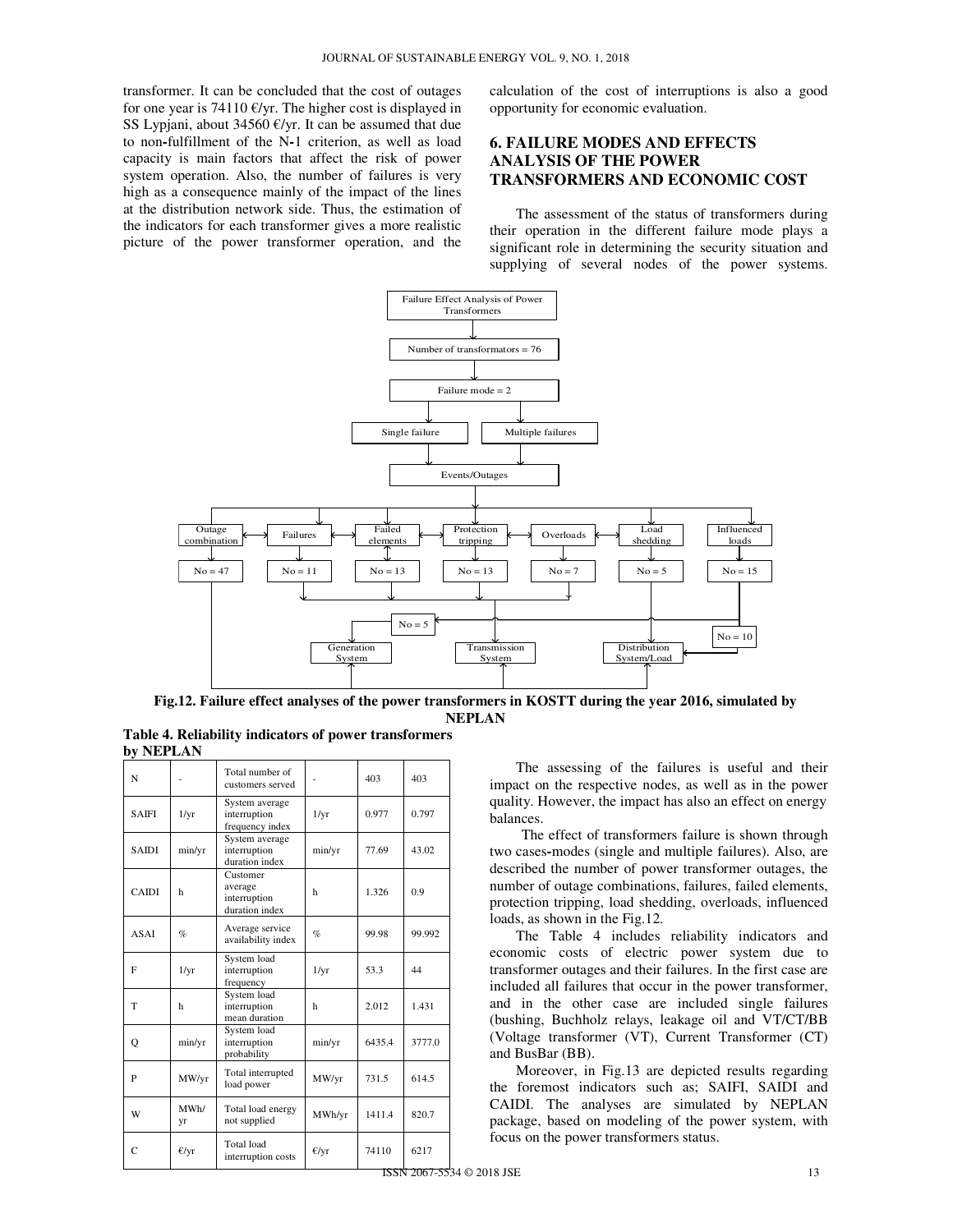

**Fig.13. Monitoring transformer reliability indicators by modeling failure mode (single and multiple)** 

Such cases can be practiced for any combination and configuration of power transformers, and it is most helpful for topology and optimization. The results can be used to indicate the effectiveness of the technique and accuracy in estimating power transformer strength and weakness in the power system. The simulation results can be adapted to power transformers operation and created the algorithm related to their performance.

Hence, evaluation of the reliability indicators describes the components which are out of service at the same time and to others as result of maintenance activity. Thus, processing of failure combination determines the reliability characteristics of the power transformers. The contribution of the failure combination is a picture to obtain the interruptions occurring at each loading node and overall busbars in the power system. However, the way of assessing supply reliability is to estimate it in money. The costs are determined as a result of the power transformers interruptions and unplanned outages.



**Fig.14. Cost simulated power transformers failure for the years 2013 and 2016**

According to the Fig.14, economic cost varies from one or other case, so when taking into consideration all failures the financial cost is 74110  $\epsilon$ , while in the second case the cost is lower 33300€.

In the first case all failures are analyzed, and in the second some of the failures are taken into consideration, such as; bushing defects, dissolved gasses, breaker/disconnector, leakage oil, et cetera. Therefore, considered that, if it is taken into account the continuous and timely monitoring, then supposed failures will be considerably smaller.

Assessing the failures except in the aspect of security, reliability and customer supply, it is also necessary to economically evaluate. Then, the analysis is also discussed considering the ratio of outages to two peak loads (winter and summer). Fig. 14 shows the economic cost trend for the reported failures. As compared to the years, the diagram shows that the cost of the failure is higher in the year 2016.

Based on the economic analysis that is supported and dealt with load ratios for two cases, 1090 MW, and 650 MW, it can be concluded that the continuous monitoring and diagnosis approach should be carried out in the configuration of the relay protection and mitigation of the short circuits.

Moreover, in the diagram (Fig.14) is shown the performance of the cost of the failures, according to the modeling power transformers, loads, failures, duration time of the failures and their cost interruption.

### **7. CONCLUSION**

One of the most significant techniques and methods in the operational and functional performance of power transformers are the measurements carried out by the online and off**-**line method. To get acquainted with the working conditions of the transformer and its performance of electrical parameters such as power, active and reactive, currents, voltages, dissolved gas, moisture in oil, oil temperature, winding temperature and other parameters such as electrical ones, thermal and mechanical is needed the practice of smart techniques.

The collection of data showing the performance of electrical, thermal and mechanical parameters of the power transformer plays a primary role in assessing the working conditions and status of electrical and mechanical parts. The statement of the gases, temperatures in the winding and oil, as well as the ambient, is indicative of how the transformer works in the power system.

By IEC and IEEE standards, the reliability indicators through monitoring techniques are performed by analyzing the trend of failures, mode cases and cost of the power transformers' outage/failure during different loading regimes.

Based on the analysis of the outages in power system and impact on customer supply as well as economic costs, more efficient management and continuous or partial monitoring of transformer parameters should be considered, taking into account the importance of transformers in the overall electrical network regarding the security and supply of customers.

#### **REFERENCES**

- [1]. Short T. A. Distribution Reliability and Power Quality, Taylor & Francis, Boca Raton, 2006.
- [2]. Allan R. N. Billinton R. Reliability Evaluation of Power Systems, Springer, US, 2011.